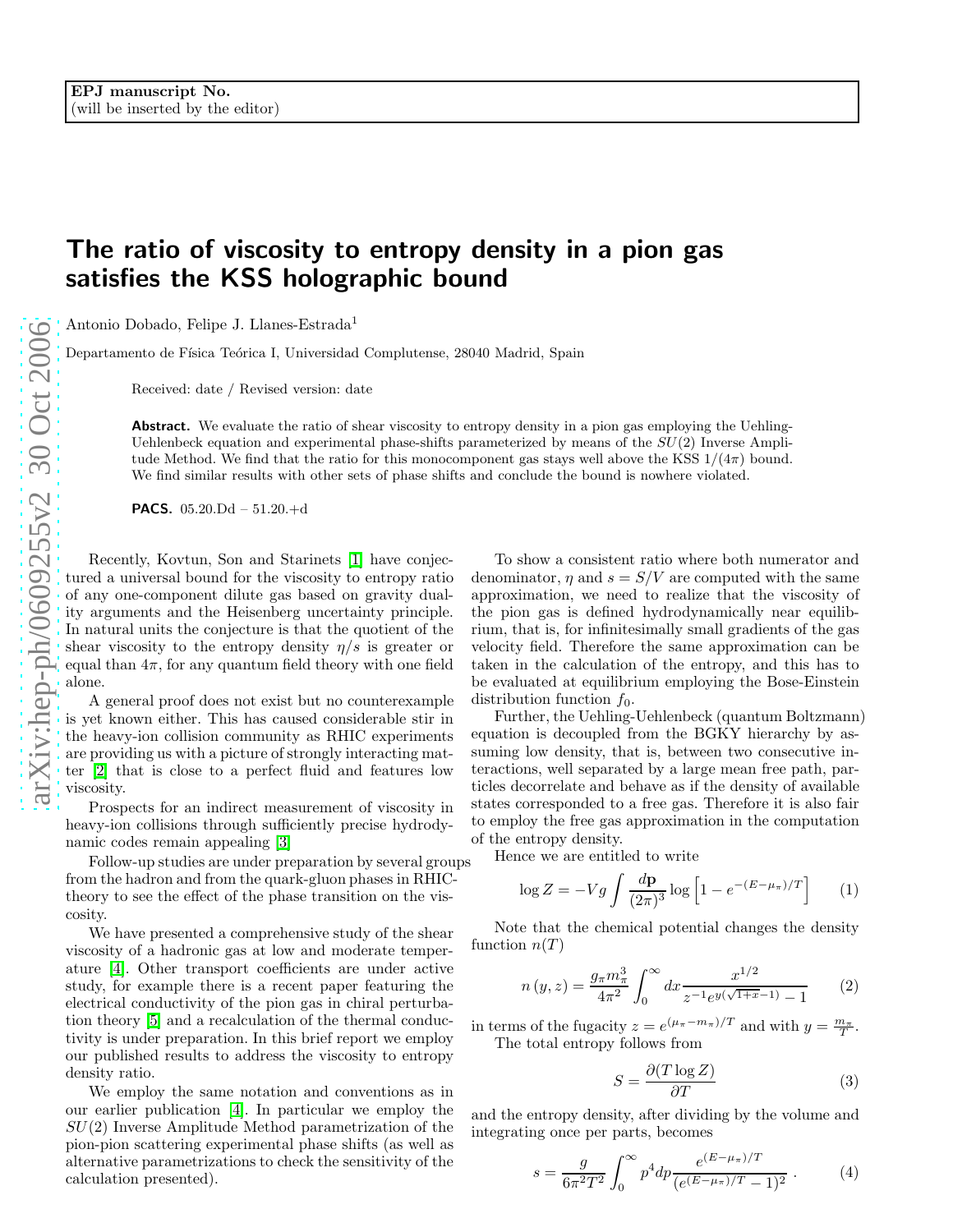

<span id="page-1-0"></span>Fig. 1. Viscosity over entropy density as a function of the temperature for various chemical potentials (fugacities  $z =$  $e^{(\mu_{\pi}-m_{\pi})/T}$ ). We employ the IAM parametrization of the pion-pion scattering phase shifts. As can be seen, the bound of Kovtun, Son and Starinets is respected and no hint of a crossing or phase transition appears from  $\eta/s$  within this monocomponent pion gas

In figure [1](#page-1-0) we show the quotient of our previous computation of the viscosity divided by the entropy density for various temperatures and fugacities. It is clear that the holographic bound is at all times respected. Note that while the original paper [\[1\]](#page-2-0) had zero chemical potential, the recent  $N = 4$  super-Yang-Mills computation in [\[6\]](#page-2-5) shows the bound is still valid for arbitrary  $\mu$ . This is indeed the case for the pion gas as we find.

To check the dependence of this quotient to the inter-action chosen, we plot in figure [2](#page-2-6) the same  $\eta/s$  but where the viscosity has been evaluated not only with the Inverse Amplitude Method (IAM) [\[7\]](#page-2-7), but also with another reasonable parametrization of the scattering phase shifts [\[8\]](#page-2-8), also with a constant cross-section based on Weinberg's scattering lengths

$$
\sigma = \frac{23}{384} \frac{m_{\pi}^2}{\pi f_{\pi}^4} \tag{5}
$$

and finally with the full leading order in Chiral perturbation theory

$$
|T|^2 = \frac{1}{9f_\pi^4} (21m_\pi^4 + 9s^2 - 24m_\pi^2 s + 3(t - u)^2) \ . \tag{6}
$$

Employing the latter LO result, the authors of [\[9\]](#page-2-9) find a cross-over violating the  $\frac{1}{4\pi}$  bound. We can discuss this by

allowing the chemical potential to approach  $m_{\pi}$  by choosing  $z = 0.99$ , the results being plotted in figure [3.](#page-3-0) There we see that this crossing is an artifact of the leading order Chiral Perturbation Theory and not to be expected from any realistic parametrization of the scattering phase shifts, cutting all speculation about a phase transition being visible from  $\eta/s$  in this one-component gas. The reason is simple: unitarity at the  $\rho$  pole in pion-pion scattering tames the amplitude growth that is unchecked in  $LO-\gamma PT$ . This unphysical growth reflects in an ever-decreasing viscosity, sending  $\eta/s$  to zero and violating any bounds. The IAM correctly incorporates elastic unitarity and is free of this feature. The viscosity computed with this method is moreover comparable with published works [\[10\]](#page-2-10). Even at the highest fugacity,  $\eta/s$  is a good factor of 2 above the  $\frac{1}{4\pi}$  bound.

After ensuring that this bound is nowhere violated, one wonders whether the observation [\[2\]](#page-2-1) that a minimum of  $\eta/s$  might be a useful signature of a phase transition in Heavy Ion Collisions. To address this we need a model for the evolution of the pion chemical potential with the temperature. Then one can think of the temperature as a clock ticking the time after the phase transition in reverse. We can take the following model from ref. [\[11\]](#page-2-11), consistent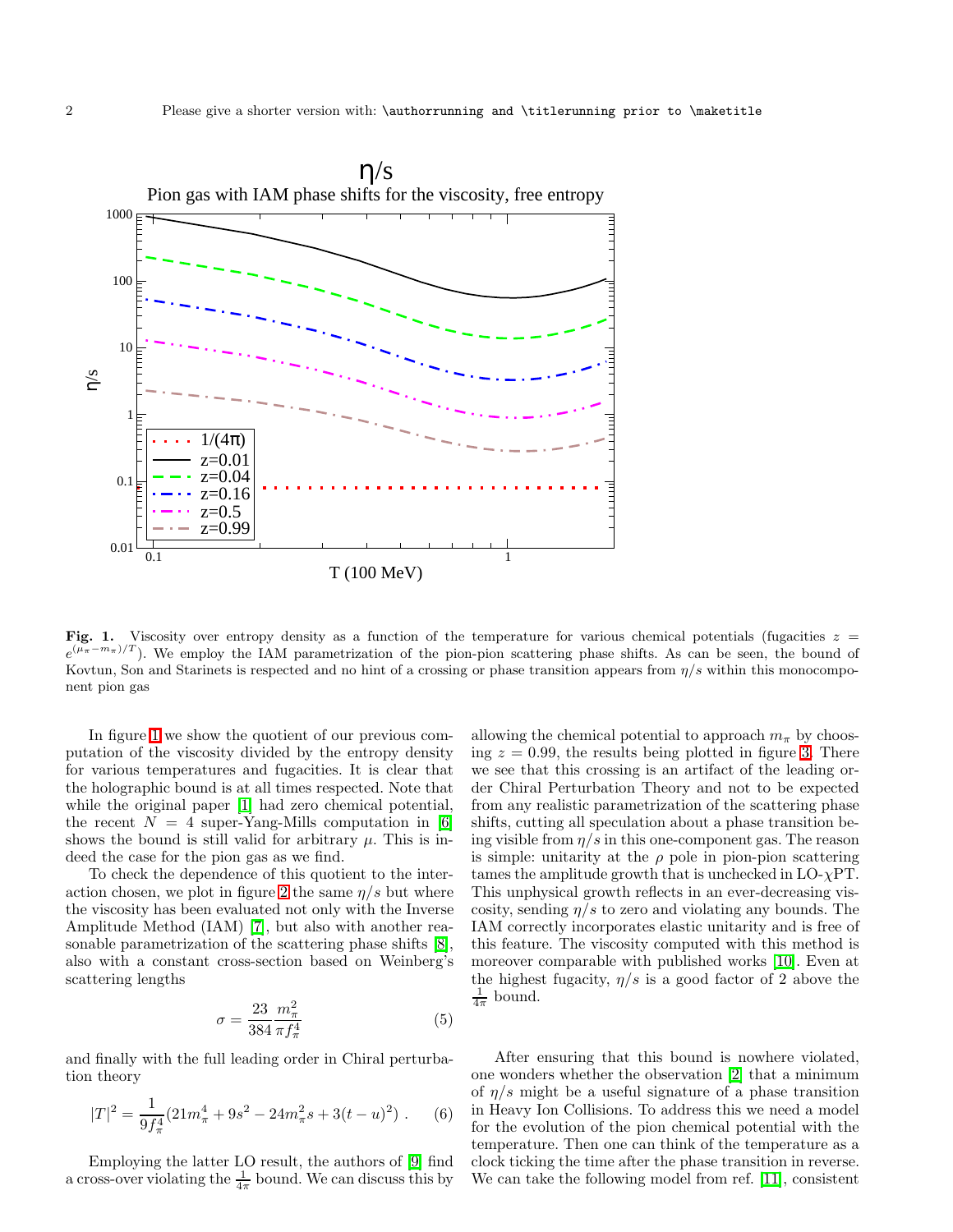

<span id="page-2-6"></span>Fig. 2. Viscosity over entropy density as a function of the temperature for fixed fugacity  $z = 0.01$ . We show various choices of interactions. The solid line at the top employs Weinberg's scattering lengths and the scattering amplitude is constant. The similar results of the IAM and the simple fit of Prakash et al. [\[8\]](#page-2-8) for the scattering phase-shifts, naturally varying with momentum, mark what the ratio should be in the pion gas at moderate temperatures of order 50−100 MeV. Finally, the LO result in Chiral Perturbation Theory of [\[9\]](#page-2-9), growing with the average momentum in a collision indefinitely as a polynomial, greatly diminishes the viscosity and therefore its quotient by the entropy density.

<span id="page-2-12"></span>with the thermal photon spectrum in such collisions,

$$
\mu_{\pi} = \frac{2 - T}{1.05} \tag{7}
$$

(both T and  $\mu$  expressed in 100-MeV units). The result is plotted in figure [4.](#page-4-0) For comparison we also plot the fixed  $\mu = 0$  case. As can be seen, the viscosity decreases smoothly and the possibility of a minimum at the phase transition is not ruled-out by the present analysis. To make this conclusion stronger one would need to populate further resonances in the hadron gas. This work will be undertaken in the near future.

We thank Jochen Wambach for encouraging us to carry on this interesting calculation, Juan M. Torres Rincón for useful comments, and Angel Gomez Nicola, Daniel Fernandez Fraile and Dany Davesne for feedback on their own evaluation of transport coefficients in a pion gas. This work has been supported by grants FPA 2004-02602, 2005- 02327, PR27/05-13955-BSCH (Spain).

## <span id="page-2-0"></span>References

- <span id="page-2-1"></span>1. P. Kovtun, D. T. Son and A. O. Starinets, Phys. Rev. Lett. 94 (2005) 111601 [\[arXiv:hep-th/0405231\]](http://arXiv.org/abs/hep-th/0405231).
- 2. L. P. Csernai, J. I. Kapusta and L. D. McLerran, Phys. Rev. Lett. 97 (2006) 152303 [\[arXiv:nucl-th/0604032\]](http://arXiv.org/abs/nucl-th/0604032).
- <span id="page-2-2"></span>3. D. Teaney, Phys. Rev. C 68 (2003) 034913 [\[arXiv:nucl-th/0301099\]](http://arXiv.org/abs/nucl-th/0301099).
- <span id="page-2-3"></span>4. A. Dobado and F. J. Llanes-Estrada, Phys. Rev. D 69 (2004) 116004 [\[arXiv:hep-ph/0309324\]](http://arXiv.org/abs/hep-ph/0309324).
- <span id="page-2-4"></span>5. D. Fernandez-Fraile and A. Gomez Nicola, Phys. Rev. D 73 (2006) 045025 [\[arXiv:hep-ph/0512283\]](http://arXiv.org/abs/hep-ph/0512283).
- <span id="page-2-5"></span>6. D. T. Son and A. O. Starinets, JHEP 0603, 052 (2006) [\[arXiv:hep-th/0601157\]](http://arXiv.org/abs/hep-th/0601157).
- <span id="page-2-7"></span>7. A. Dobado and J. R. Pelaez, Phys. Rev. D 56 (1997) 3057 [\[arXiv:hep-ph/9604416\]](http://arXiv.org/abs/hep-ph/9604416).
- <span id="page-2-8"></span>8. M. Prakash, M. Prakash, R. Venugopalan and G. Welke, Phys. Rept. 227 (1993) 321.
- 9. J. W. Chen and E. Nakano, [arXiv:hep-ph/0604138.](http://arXiv.org/abs/hep-ph/0604138)
- <span id="page-2-10"></span><span id="page-2-9"></span>10. D. Davesne, Phys. Rev. C 53 (1996) 3069.
- <span id="page-2-11"></span>11. W. Liu and R. Rapp, [arXiv:nucl-th/0604031.](http://arXiv.org/abs/nucl-th/0604031)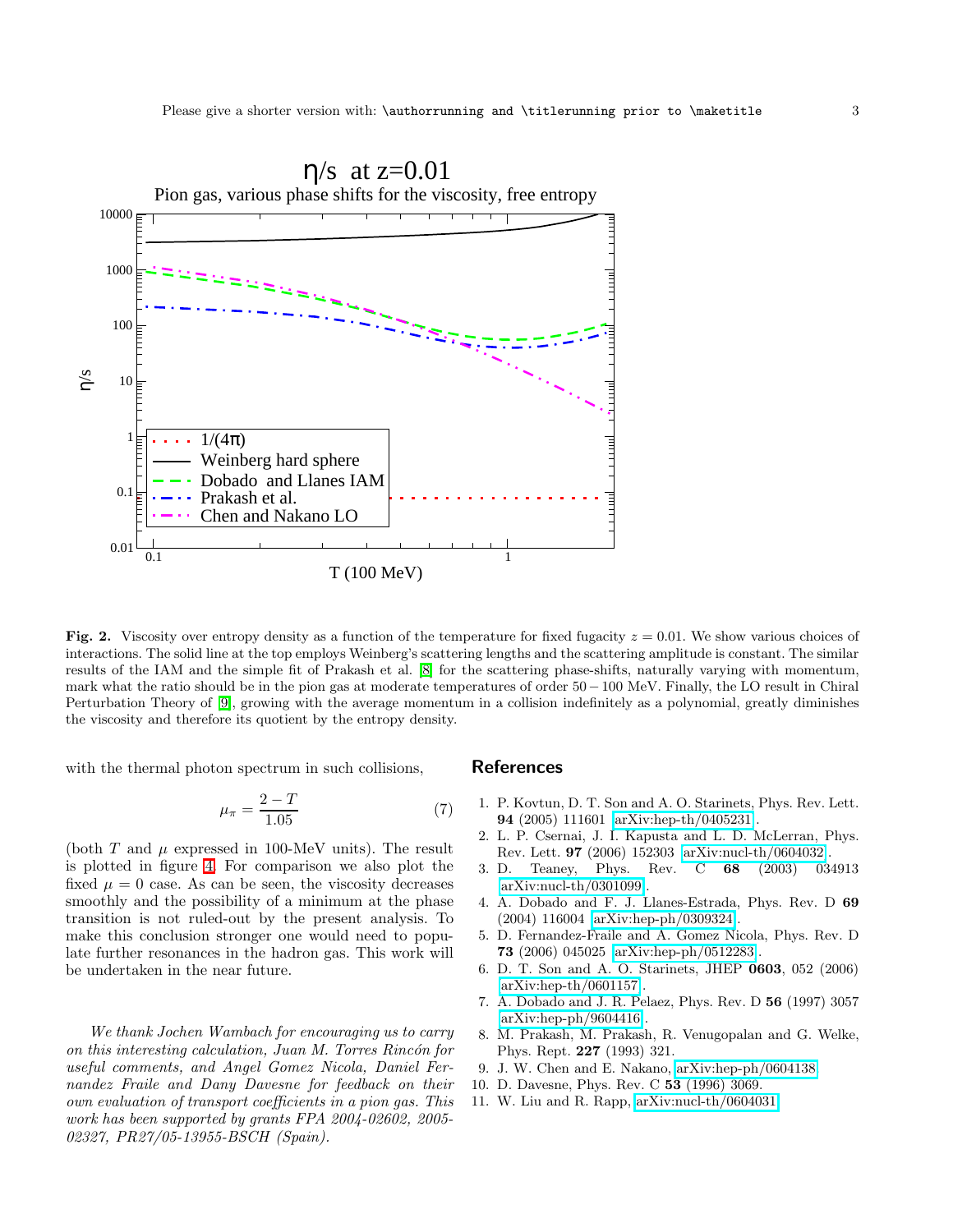

<span id="page-3-0"></span>Fig. 3. Same as in figure [2.](#page-2-6) The ratio computed in LO  $\chi PT$  [\[9\]](#page-2-9), growing with the average momentum in a collision indefinitely as a polynomial, has an unphysical cross-over below the Kovtun-Son-Starinets bound that is not supported by realistic phase-shifts.